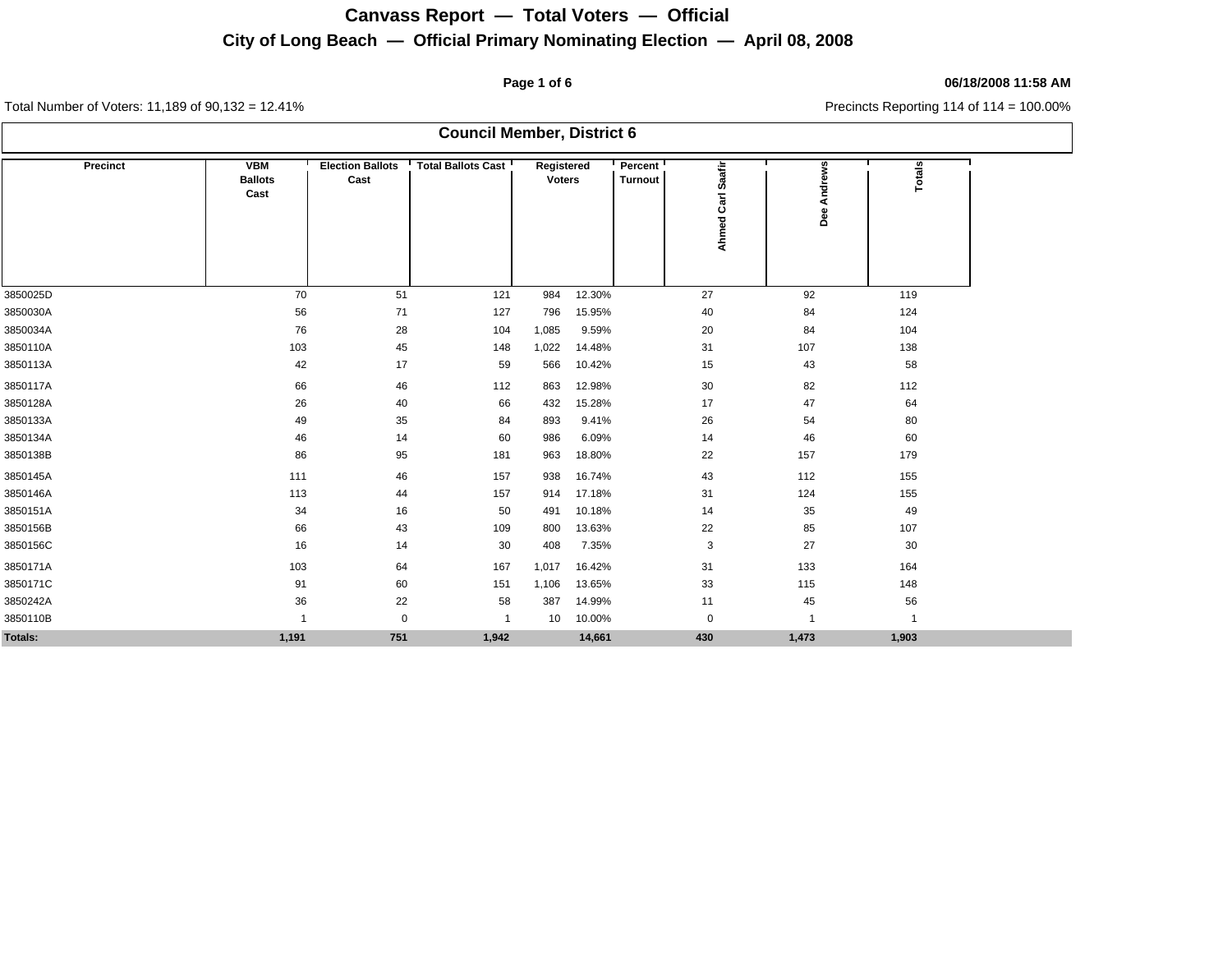### **Page 2 of 6 06/18/2008 11:58 AM**

Total Number of Voters: 11,189 of 90,132 = 12.41% Precincts Reporting 114 of 114 = 100.00%

| Long Beach Unified School District Governing Board Member, District 2 |                                      |                                 |                           |                             |        |                                              |                    |        |  |  |  |
|-----------------------------------------------------------------------|--------------------------------------|---------------------------------|---------------------------|-----------------------------|--------|----------------------------------------------|--------------------|--------|--|--|--|
| <b>Precinct</b>                                                       | <b>VBM</b><br><b>Ballots</b><br>Cast | <b>Election Ballots</b><br>Cast | <b>Total Ballots Cast</b> | Registered<br><b>Voters</b> |        | Percent<br>Diaz<br><b>Turnout</b><br>Rosa E. | Felton C. Williams | Totals |  |  |  |
| 3850025D                                                              | 70                                   | 51                              | 121                       | 984                         | 12.30% | 31                                           | 84                 | 115    |  |  |  |
| 3850030A                                                              | 56                                   | $71\,$                          | 127                       | 796                         | 15.95% | 40                                           | 81                 | 121    |  |  |  |
| 3850076B                                                              | 81                                   | 66                              | 147                       | 1,028                       | 14.30% | 48                                           | 95                 | 143    |  |  |  |
| 3850092A                                                              | 37                                   | 73                              | 110                       | 947                         | 11.62% | 29                                           | 80                 | 109    |  |  |  |
| 3850097A                                                              | 42                                   | 72                              | 114                       | 1,011                       | 11.28% | 47                                           | 58                 | 105    |  |  |  |
| 3850099A                                                              | 41                                   | 62                              | 103                       | 1,036                       | 9.94%  | 35                                           | 67                 | 102    |  |  |  |
| 3850101A                                                              | 58                                   | 55                              | 113                       | 999                         | 11.31% | 49                                           | 63                 | 112    |  |  |  |
| 3850110A                                                              | 103                                  | 45                              | 148                       | 1,022                       | 14.48% | 46                                           | 89                 | 135    |  |  |  |
| 3850113A                                                              | 42                                   | 17                              | 59                        | 566                         | 10.42% | 17                                           | 37                 | 54     |  |  |  |
| 3850117A                                                              | 66                                   | 46                              | 112                       | 863                         | 12.98% | 36                                           | 72                 | 108    |  |  |  |
| 3850120A                                                              | 108                                  | 43                              | 151                       | 1,133                       | 13.33% | 55                                           | 94                 | 149    |  |  |  |
| 3850123A                                                              | 29                                   | 19                              | 48                        | 615                         | 7.80%  | 28                                           | 20                 | 48     |  |  |  |
| 3850124A                                                              | 52                                   | 41                              | 93                        | 1,037                       | 8.97%  | 37                                           | 54                 | 91     |  |  |  |
| 3850128A                                                              | 26                                   | 40                              | 66                        | 432                         | 15.28% | 23                                           | 37                 | 60     |  |  |  |
| 3850133A                                                              | 49                                   | 35                              | 84                        | 893                         | 9.41%  | 32                                           | 43                 | 75     |  |  |  |
| 3850134A                                                              | 46                                   | 14                              | 60                        | 986                         | 6.09%  | 27                                           | 31                 | 58     |  |  |  |
| 3850137A                                                              | 23                                   | 44                              | 67                        | 814                         | 8.23%  | 24                                           | 41                 | 65     |  |  |  |
| 3850138B                                                              | 86                                   | 95                              | 181                       | 963                         | 18.80% | 24                                           | 137                | 161    |  |  |  |
| 3850145A                                                              | 111                                  | 46                              | 157                       | 938                         | 16.74% | 52                                           | 94                 | 146    |  |  |  |
| 3850146A                                                              | 113                                  | 44                              | 157                       | 914                         | 17.18% | 37                                           | 109                | 146    |  |  |  |
| 3850156B                                                              | 66                                   | 43                              | 109                       | 800                         | 13.63% | 42                                           | 59                 | 101    |  |  |  |
| 3850166B                                                              | 51                                   | 12                              | 63                        | 868                         | 7.26%  | 27                                           | 36                 | 63     |  |  |  |
| 3850171A                                                              | 103                                  | 64                              | 167                       | 1,017                       | 16.42% | 27                                           | 116                | 143    |  |  |  |
| 3850171C                                                              | 91                                   | 60                              | 151                       | 1,106                       | 13.65% | 32                                           | 109                | 141    |  |  |  |
| 3850173A                                                              | 62                                   | 28                              | 90                        | 708                         | 12.71% | 24                                           | 63                 | 87     |  |  |  |
| 3850190A                                                              | 22                                   | 58                              | 80                        | 894                         | 8.95%  | 43                                           | 37                 | 80     |  |  |  |
| 3850242A                                                              | 36                                   | 22                              | 58                        | 387                         | 14.99% | 17                                           | 37                 | 54     |  |  |  |
| 3850296A                                                              | 20                                   | 12                              | 32                        | 762                         | 4.20%  | 15                                           | 16                 | 31     |  |  |  |
| 3850333A                                                              | 50                                   | 59                              | 109                       | 946                         | 11.52% | 65                                           | 43                 | 108    |  |  |  |
| 3850333B                                                              | 47                                   | 66                              | 113                       | 1,073                       | 10.53% | 51                                           | 59                 | 110    |  |  |  |
| 3850384A                                                              | 53                                   | 36                              | 89                        | 992                         | 8.97%  | 31                                           | 52                 | 83     |  |  |  |
| 3850517A                                                              | 71                                   | 23                              | 94                        | 992                         | 9.48%  | 38                                           | 53                 | 91     |  |  |  |
| 3850530A                                                              | 69                                   | 41                              | 110                       | 1,005                       | 10.95% | 39                                           | 69                 | 108    |  |  |  |
| 3850568A                                                              | 74                                   | 65                              | 139                       | 973                         | 14.29% | 46                                           | 89                 | 135    |  |  |  |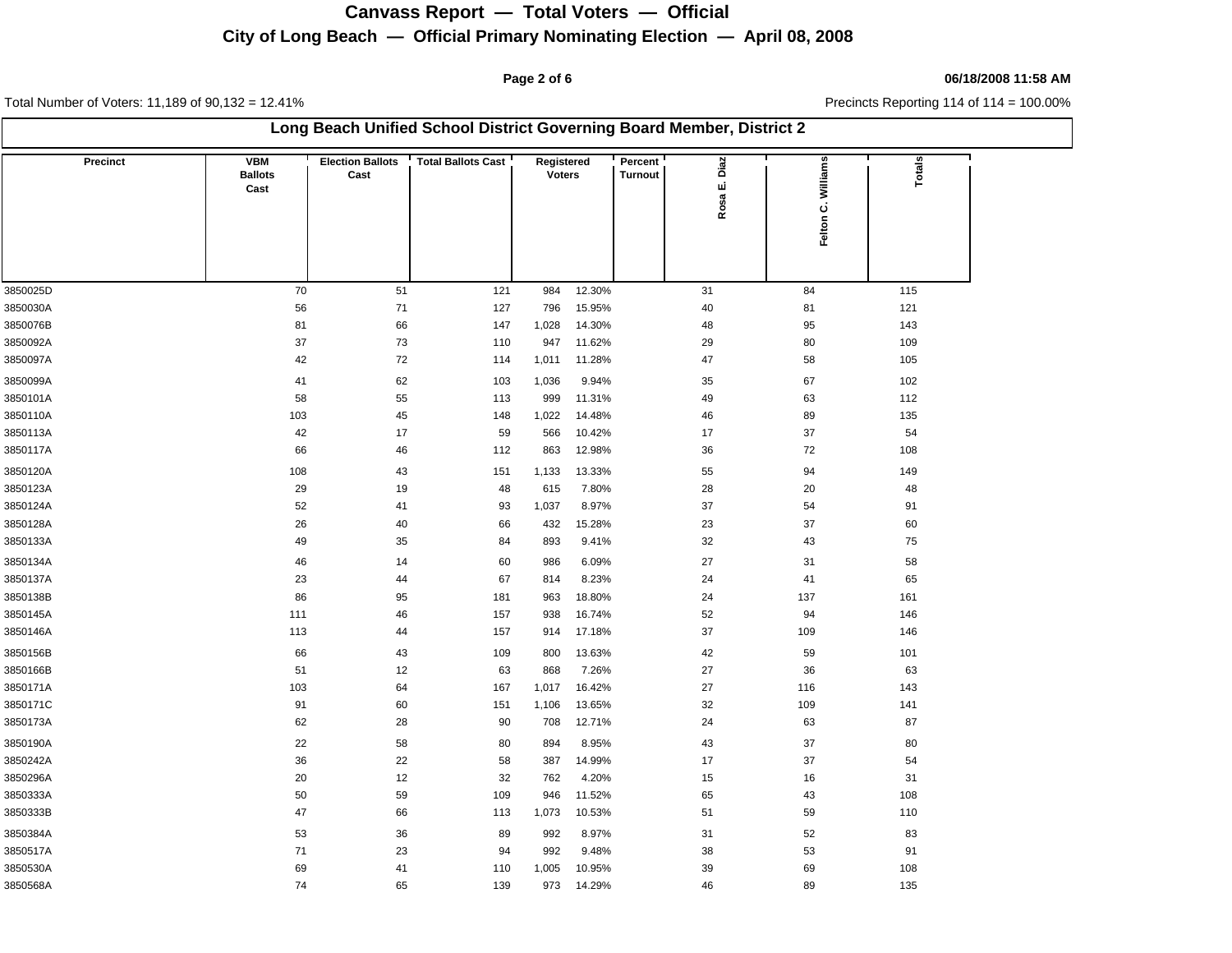# **City of Long Beach — Official Primary Nominating Election — April 08, 2008 Canvass Report — Total Voters — Official**

### **Page 3 of 6 06/18/2008 11:58 AM**

| Long Beach Unified School District Governing Board Member, District 2 |                                      |                                 |                           |                             |          |                           |               |                |          |  |  |  |
|-----------------------------------------------------------------------|--------------------------------------|---------------------------------|---------------------------|-----------------------------|----------|---------------------------|---------------|----------------|----------|--|--|--|
| Precinct                                                              | <b>VBM</b><br><b>Ballots</b><br>Cast | <b>Election Ballots</b><br>Cast | <b>Total Ballots Cast</b> | Registered<br><b>Voters</b> |          | Percent<br><b>Turnout</b> | iaz<br>r<br>ě | Į<br>ပ<br>elto | Totals   |  |  |  |
| 3850572A                                                              | 77                                   | 29                              | 106                       | 976                         | 10.86%   |                           | 37            | 65             | 102      |  |  |  |
| 3850702A                                                              | 35                                   | 14                              | 49                        | 928                         | 5.28%    |                           | 19            | 30             | 49       |  |  |  |
| 3850002A                                                              | $\Omega$                             | $\Omega$                        | 0                         | 0                           | 0.00%    |                           | 0             | $\Omega$       | $\Omega$ |  |  |  |
| 3850003A                                                              | O                                    |                                 | 0                         | 0                           | 0.00%    |                           | 0             |                | 0        |  |  |  |
| 3850010D                                                              | 18                                   |                                 | 18                        | 228                         | 7.89%    |                           |               | 11             | 18       |  |  |  |
| 3850028A                                                              |                                      |                                 |                           | 23                          | 4.35%    |                           | 0             |                |          |  |  |  |
| 3850063A                                                              |                                      |                                 | $\mathbf{0}$              | 2                           | $0.00\%$ |                           | $\Omega$      |                |          |  |  |  |
| 3850091C                                                              |                                      |                                 | 4                         | 48                          | 8.33%    |                           | 2             |                |          |  |  |  |
| 3850563B                                                              | O                                    | $\Omega$                        | 0                         | $\mathbf{0}$                | $0.00\%$ |                           | 0             | $\Omega$       | 0        |  |  |  |
| Totals:                                                               | 2,189                                | 1,611                           | 3,800                     |                             | 32,705   |                           | 1,279         | 2,333          | 3,612    |  |  |  |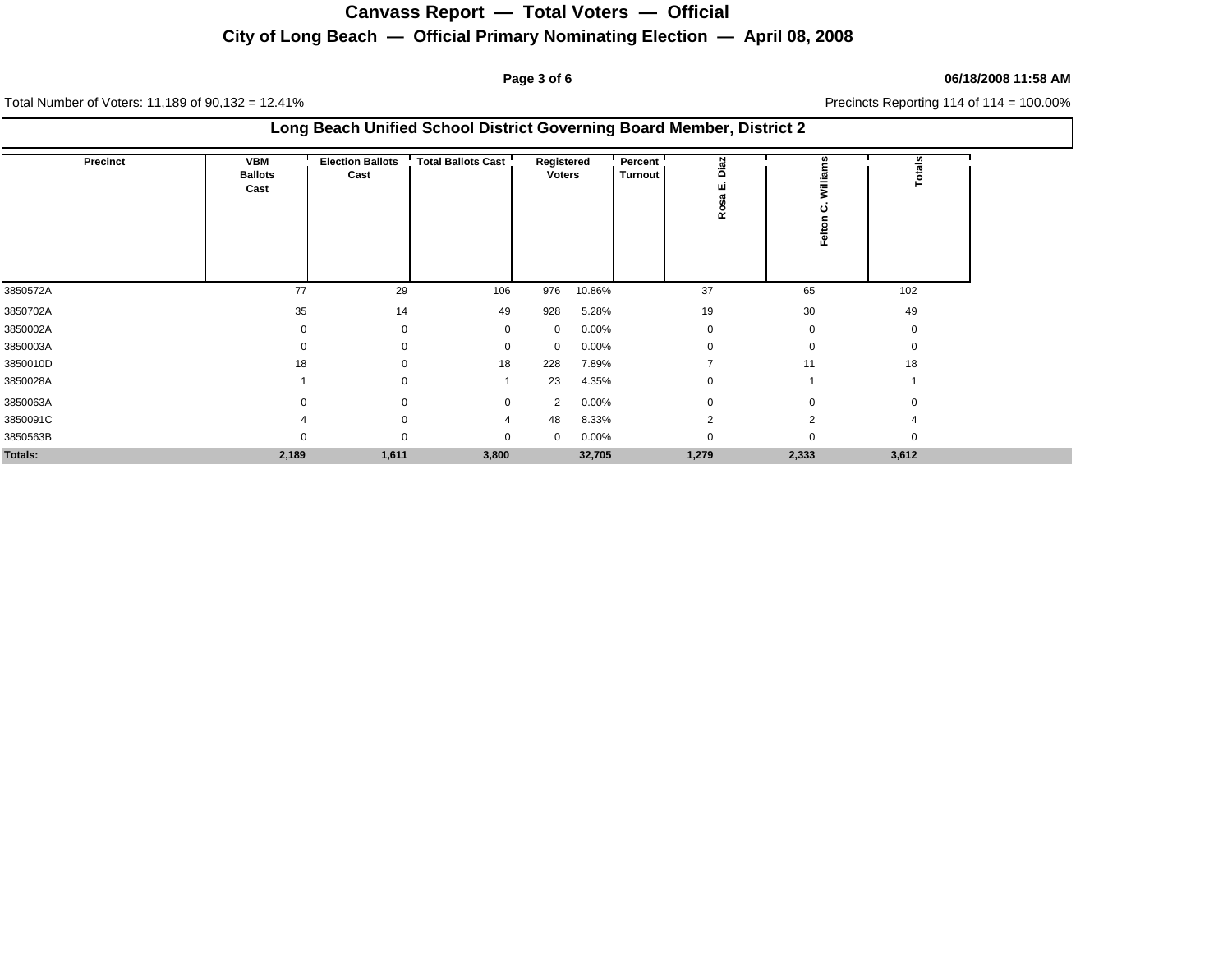## **Page 4 of 6 06/18/2008 11:58 AM**

| Long Beach Unified School District Governing Board Member, District 4 |                                      |                  |                                       |                             |        |                    |            |                |                      |        |  |
|-----------------------------------------------------------------------|--------------------------------------|------------------|---------------------------------------|-----------------------------|--------|--------------------|------------|----------------|----------------------|--------|--|
| <b>Precinct</b>                                                       | <b>VBM</b><br><b>Ballots</b><br>Cast | Cast             | Election Ballots   Total Ballots Cast | Registered<br><b>Voters</b> |        | Percent<br>Turnout | Jon Meyer  | Paul Crost     | Karen Thomas Hilburn | Totals |  |
|                                                                       |                                      |                  |                                       |                             |        |                    |            |                |                      |        |  |
| 3850045H                                                              | 33                                   | 15               | 48                                    | 441                         | 10.88% |                    | 22         | $\,6\,$        | 19                   | 47     |  |
| 3850126A                                                              | 53                                   | 25               | 78                                    | 965                         | 8.08%  |                    | 32         | 25             | 18                   | 75     |  |
| 3850135A                                                              | 65                                   | $\boldsymbol{9}$ | 74                                    | 1,118                       | 6.62%  |                    | 30         | 15             | 26                   | 71     |  |
| 3850149A                                                              | 46                                   | 16               | 62                                    | 1,088                       | 5.70%  |                    | 31         | 10             | 21                   | 62     |  |
| 3850158A                                                              | 13                                   | 4                | 17                                    | 303                         | 5.61%  |                    | $\sqrt{5}$ | 3              | 8                    | 16     |  |
| 3850163A                                                              | 56                                   | 14               | 70                                    | 1,031                       | 6.79%  |                    | 28         | 18             | 24                   | 70     |  |
| 3850183A                                                              | 58                                   | 19               | 77                                    | 967                         | 7.96%  |                    | 46         | 15             | 15                   | 76     |  |
| 3850207A                                                              | 190                                  | 42               | 232                                   | 949                         | 24.45% |                    | 160        | 24             | 47                   | 231    |  |
| 3850209A                                                              | 112                                  | 45               | 157                                   | 1,093                       | 14.36% |                    | 89         | 19             | 46                   | 154    |  |
| 3850210D                                                              | 95                                   | 47               | 142                                   | 1,000                       | 14.20% |                    | 54         | 43             | 41                   | 138    |  |
| 3850211A                                                              | 60                                   | 25               | 85                                    | 995                         | 8.54%  |                    | 34         | 25             | 25                   | 84     |  |
| 3850212C                                                              | 70                                   | 14               | 84                                    | 854                         | 9.84%  |                    | 40         | 19             | 25                   | 84     |  |
| 3850213A                                                              | 143                                  | 31               | 174                                   | 1,261                       | 13.80% |                    | 97         | 35             | 42                   | 174    |  |
| 3850217A                                                              | 70                                   | 29               | 99                                    | 1,131                       | 8.75%  |                    | 53         | 21             | 25                   | 99     |  |
| 3850218A                                                              | 238                                  | 149              | 387                                   | 1,382                       | 28.00% |                    | 286        | 14             | 84                   | 384    |  |
| 3850223A                                                              | 66                                   | 43               | 109                                   | 730                         | 14.93% |                    | 67         | 17             | 24                   | 108    |  |
| 3850227A                                                              | 36                                   | 11               | 47                                    | 984                         | 4.78%  |                    | 23         | $\overline{4}$ | 17                   | 44     |  |
| 3850249B                                                              | 33                                   | 10               | 43                                    | 1,012                       | 4.25%  |                    | 16         | $\overline{7}$ | 19                   | 42     |  |
| 3850249E                                                              | 58                                   | 21               | 79                                    | 1,074                       | 7.36%  |                    | 32         | 16             | 29                   | $77$   |  |
| 3850251A                                                              | 35                                   | 18               | 53                                    | 805                         | 6.58%  |                    | 36         | 3              | 14                   | 53     |  |
| 3850255D                                                              | 131                                  | 63               | 194                                   | 915                         | 21.20% |                    | 95         | 27             | 63                   | 185    |  |
| 3850256A                                                              | 170                                  | 74               | 244                                   | 1,236                       | 19.74% |                    | 153        | 37             | 53                   | 243    |  |
| 3850258A                                                              | 196                                  | 77               | 273                                   | 1,041                       | 26.22% |                    | 174        | 37             | 61                   | 272    |  |
| 3850262A                                                              | 144                                  | 63               | 207                                   | 1,104                       | 18.75% |                    | 140        | 20             | 46                   | 206    |  |
| 3850264B                                                              | 50                                   | 24               | 74                                    | 1,154                       | 6.41%  |                    | 42         | 5              | 25                   | 72     |  |
| 3850271A                                                              | 71                                   | 37               | 108                                   | 1,103                       | 9.79%  |                    | 59         | 8              | 41                   | 108    |  |
| 3850271E                                                              | 105                                  | 47               | 152                                   | 1,163                       | 13.07% |                    | 82         | 26             | 42                   | 150    |  |
| 3850275A                                                              | 129                                  | 56               | 185                                   | 1,105                       | 16.74% |                    | 134        | 14             | 36                   | 184    |  |
| 3850276A                                                              | 137                                  | 76               | 213                                   | 1,154                       | 18.46% |                    | 122        | 30             | 57                   | 209    |  |
| 3850281A                                                              | 274                                  | 99               | 373                                   | 1,342                       | 27.79% |                    | 280        | 35             | 56                   | 371    |  |
| 3850282A                                                              | 179                                  | 62               | 241                                   | 1,272                       | 18.95% |                    | 156        | 39             | 44                   | 239    |  |
| 3850283A                                                              | 140                                  | 69               | 209                                   | 1,081                       | 19.33% |                    | 163        | 8              | 37                   | 208    |  |
| 3850283B                                                              | 83                                   | 32               | 115                                   | 1,199                       | 9.59%  |                    | 66         | 12             | 35                   | 113    |  |
| 3850287A                                                              | 156                                  | 58               | 214                                   | 1,061                       | 20.17% |                    | 148        | 27             | 38                   | 213    |  |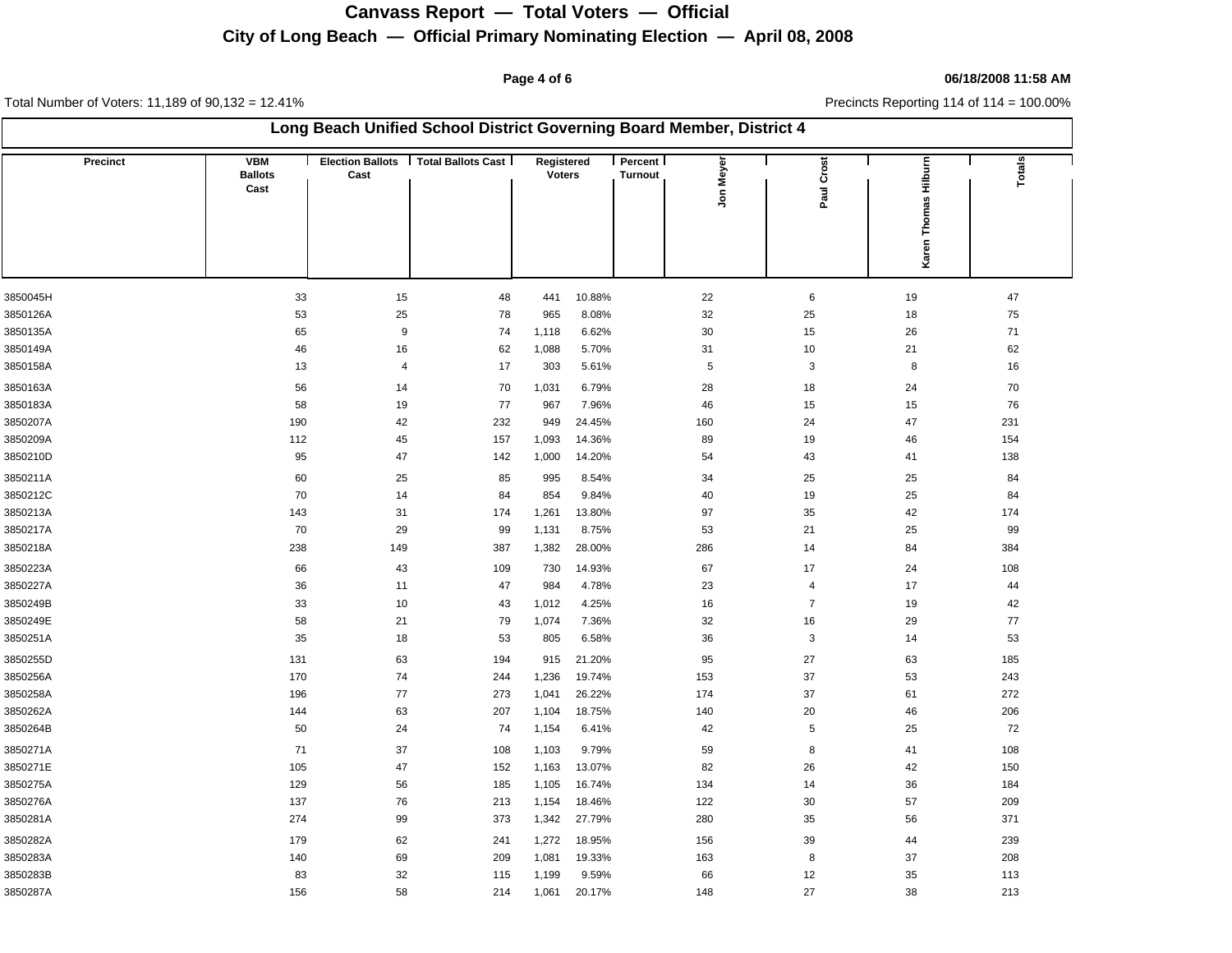## **Page 5 of 6 06/18/2008 11:58 AM**

| Long Beach Unified School District Governing Board Member, District 4 |                                      |                |                                       |                             |        |                    |                          |                |                         |                |  |
|-----------------------------------------------------------------------|--------------------------------------|----------------|---------------------------------------|-----------------------------|--------|--------------------|--------------------------|----------------|-------------------------|----------------|--|
| <b>Precinct</b>                                                       | <b>VBM</b><br><b>Ballots</b><br>Cast | Cast           | Election Ballots   Total Ballots Cast | Registered<br><b>Voters</b> |        | Percent<br>Turnout | Jon Meyer                | Paul Crost     | Karen Thomas Hilburn    | Totals         |  |
| 3850289A                                                              | 165                                  | 51             | 216                                   | 1,223                       | 17.66% |                    | 156                      | 12             | 48                      | 216            |  |
| 3850293A                                                              | 131                                  | 62             | 193                                   | 1,123                       | 17.19% |                    | 88                       | 23             | 82                      | 193            |  |
| 3850294A                                                              | 117                                  | 70             | 187                                   | 978                         | 19.12% |                    | 116                      | 17             | 53                      | 186            |  |
| 3850305A                                                              | 65                                   | 26             | 91                                    | 704                         | 12.93% |                    | 32                       | 27             | 30                      | 89             |  |
| 3850306A                                                              | 53                                   | 29             | 82                                    | 647                         | 12.67% |                    | 46                       | 14             | 21                      | 81             |  |
| 3850308A                                                              | 67                                   | 36             | 103                                   | 947                         | 10.88% |                    | 60                       | 15             | 26                      | 101            |  |
| 3850324A                                                              | 99                                   | 46             | 145                                   | 979                         | 14.81% |                    | 77                       | 33             | 34                      | 144            |  |
| 3850469A                                                              | 35                                   | 34             | 69                                    | 273                         | 25.27% |                    | 29                       | 16             | 24                      | 69             |  |
| 3850481A                                                              | 73                                   | 31             | 104                                   | 652                         | 15.95% |                    | 60                       | 16             | 28                      | 104            |  |
| 3850616A                                                              | 74                                   | 20             | 94                                    | 977                         | 9.62%  |                    | 33                       | 21             | 39                      | 93             |  |
| 3850617A                                                              | 64                                   | 22             | 86                                    | 1,002                       | 8.58%  |                    | 47                       | 20             | 19                      | 86             |  |
| 3850618A                                                              | 41                                   | 10             | 51                                    | 1,034                       | 4.93%  |                    | 20                       | 13             | 17                      | 50             |  |
| 3850620A                                                              | 53                                   | 21             | 74                                    | 1,069                       | 6.92%  |                    | 31                       | 13             | 30                      | 74             |  |
| 3850624A                                                              | 50                                   | 14             | 64                                    | 826                         | 7.75%  |                    | 31                       | 12             | 20                      | 63             |  |
| 3850625A                                                              | 76                                   | 32             | 108                                   | 967                         | 11.17% |                    | 59                       | 14             | 35                      | 108            |  |
| 3850645A                                                              | 6                                    | $\overline{2}$ | 8                                     | 780                         | 1.03%  |                    | $\overline{1}$           | $\overline{1}$ | $\,$ 5 $\,$             | $\overline{7}$ |  |
| 3850688A                                                              | 103                                  | 22             | 125                                   | 919                         | 13.60% |                    | 75                       | 16             | 30                      | 121            |  |
| 6450001A                                                              | 36                                   | 21             | 57                                    | 578                         | 9.86%  |                    | 21                       | 3              | 33                      | 57             |  |
| 6450002A                                                              | 55                                   | 17             | 72                                    | 1,087                       | 6.62%  |                    | 28                       | 12             | 31                      | 71             |  |
| 6450003A                                                              | 68                                   | 29             | 97                                    | 1,084                       | 8.95%  |                    | 34                       | 18             | 44                      | 96             |  |
| 6450004A                                                              | 52                                   | 25             | 77                                    | 1,036                       | 7.43%  |                    | 28                       | 21             | 28                      | 77             |  |
| 6450005A                                                              | 115                                  | 19             | 134                                   | 1,129                       | 11.87% |                    | 57                       | 26             | 46                      | 129            |  |
| 3850045A                                                              | $\overline{4}$                       | $\mathbf 0$    | $\overline{4}$                        | 13                          | 30.77% |                    | $\overline{c}$           | $\overline{1}$ | $\overline{1}$          | $\overline{4}$ |  |
| 3850082B                                                              | $\mathbf{1}$                         | $\mathbf 0$    | $\overline{1}$                        | 21                          | 4.76%  |                    | $\mathbf{1}$             | $\pmb{0}$      | 0                       | $\overline{1}$ |  |
| 3850084F                                                              | $\mathsf 0$                          | $\mathbf 0$    | 0                                     | $\pmb{0}$                   | 0.00%  |                    | 0                        | $\pmb{0}$      | $\mathbf 0$             | $\mathbf 0$    |  |
| 3850110B                                                              | $\mathbf{1}$                         | $\mathbf 0$    | $\mathbf{1}$                          | 10                          | 10.00% |                    | 0                        | $\pmb{0}$      | $\overline{1}$          | -1             |  |
| 3850147A                                                              | 22                                   | $\mathbf 0$    | 22                                    | 107                         | 20.56% |                    | $\overline{\mathcal{I}}$ | $\overline{7}$ | $\overline{7}$          | 21             |  |
| 3850201B                                                              | $\pmb{0}$                            | $\mathbf 0$    | $\mathbf 0$                           | $\pmb{0}$                   | 0.00%  |                    | 0                        | $\pmb{0}$      | 0                       | $\pmb{0}$      |  |
| 3850201C                                                              | $\mathbf 0$                          | $\pmb{0}$      | $\mathsf 0$                           | $\overline{1}$              | 0.00%  |                    | 0                        | $\mathbf 0$    | 0                       | $\mathbf 0$    |  |
| 6210001A                                                              | $\overline{7}$                       | $\mathbf 0$    | $\overline{7}$                        | 50                          | 14.00% |                    | 6                        | $\mathbf 0$    | $\mathbf{1}$            | $\overline{7}$ |  |
| 6210002A                                                              | 10                                   | 0              | 10                                    | 96                          | 10.42% |                    | $\overline{\mathcal{I}}$ | $\mathbf{1}$   | $\overline{\mathbf{c}}$ | 10             |  |
| 6450005B                                                              | 0                                    | $\mathbf 0$    | $\mathbf 0$                           | 0                           | 0.00%  |                    | 0                        | $\mathbf 0$    | 0                       | $\mathbf 0$    |  |
| 6450006B                                                              | $\overline{4}$                       | $\mathbf 0$    | 4                                     | 18                          | 22.22% |                    | 3                        | $\pmb{0}$      | $\overline{1}$          |                |  |
| 6450007A                                                              | $\Omega$                             | $\mathbf 0$    | 0                                     | $\mathsf 0$                 | 0.00%  |                    | 0                        | $\mathbf 0$    | 0                       | $\Omega$       |  |